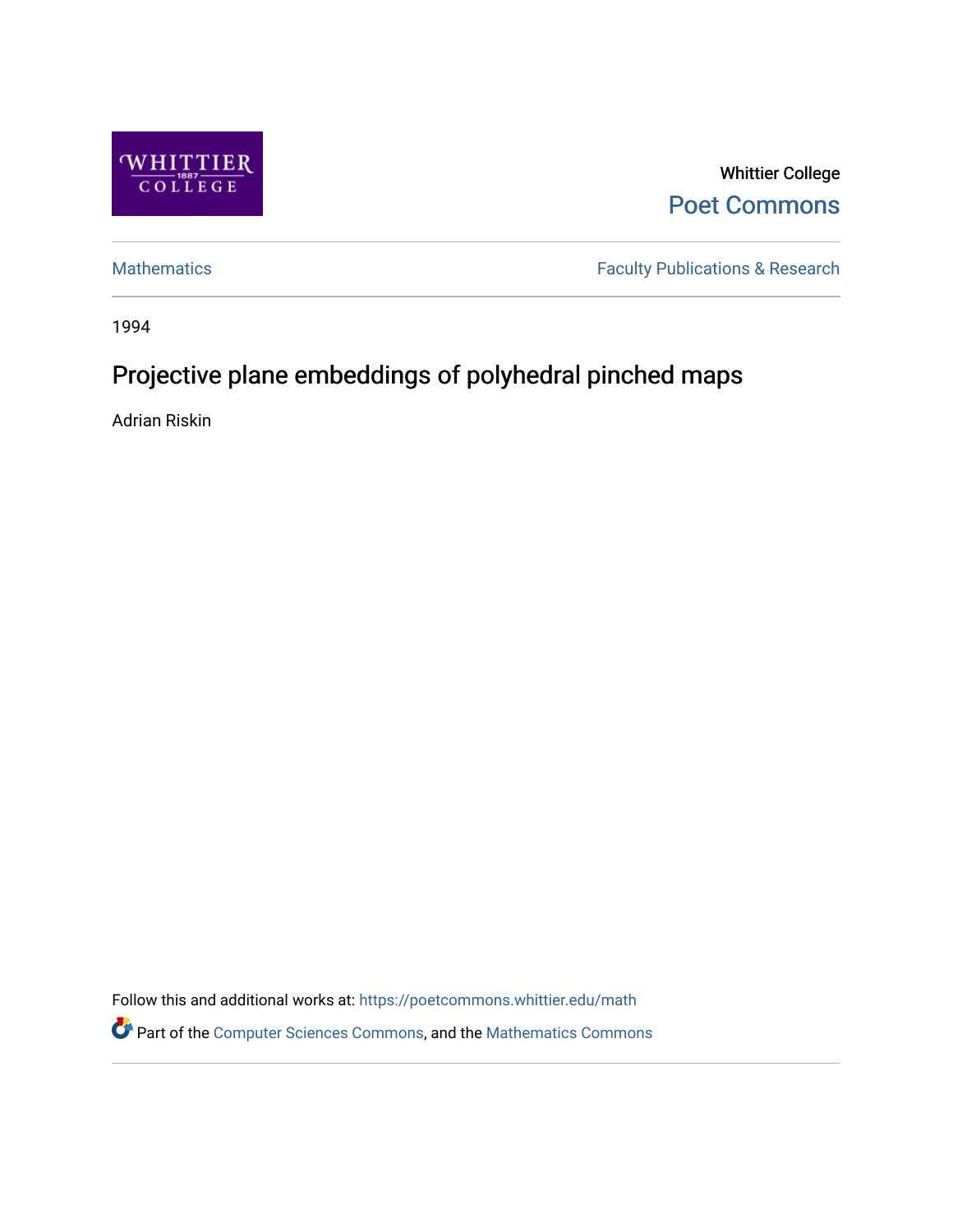# Projective plane embeddings of polyhedral pinched maps

### Adrian Riskin

*Department of Mathematics. Northern Arizona University, P.O. Box 5717. Flagstaff, AZ 86011-5717. USA* 

Received 5 April 1990 Revised 13 March 1992

#### *Abstract*

We give various conditions on pinched-torus polyhedral maps which are necessary for their graphs to be embeddable in the projective plane. Our other main result is that even if the graph of a polyhedral map in the pinched torus is embeddable in a projective plane, the map induced by the embedding cannot be polyhedral, but must have all faces bounded by cycles. Finally, we give a class of examples of graphs which have polyhedral embeddings on the pinched torus and also on orientable surfaces of arbitrary high genus.

#### **1. Introduction**

In [7] it is shown that no polyhedral map on a 2-manifold is planar, and in [3] necessary conditions are given for such maps to be projective planar. In [6] is given a more restrictive condition for polyhedral maps on the torus to be projective planar. In this paper, we give similar conditions necessary for a polyhedral map on the pinched torus to be projective planar. We also show that if a polyhedral map on the pinched torus is embeddable in the projective plane, then the embedding cannot produce a polyhedral map, but must produce a closed 2-cell map. We give examples to show that in general, this situation is unique to projective plane embeddings by exhibiting a family of polyhedral maps on the pinched torus which have polyhedral embeddings on orientable surfaces of arbitrarily high genus. This family of examples is the pinched-toroidal analog of a family of examples given for the torus in [l], and is also similar to a class of examples given for the torus by Thomassen [7].

*Correspondence* to: Adrian Riskin, Dept. of Mathematics, Northern Arizona University, P.O. Box 5717, Flagstaff, AZ 86011-5717, USA.

0012-365X/94/\$07.00 C 1994—Elsevier Science B.V. All rights reserved SSDI 0012-365X(92)00023-7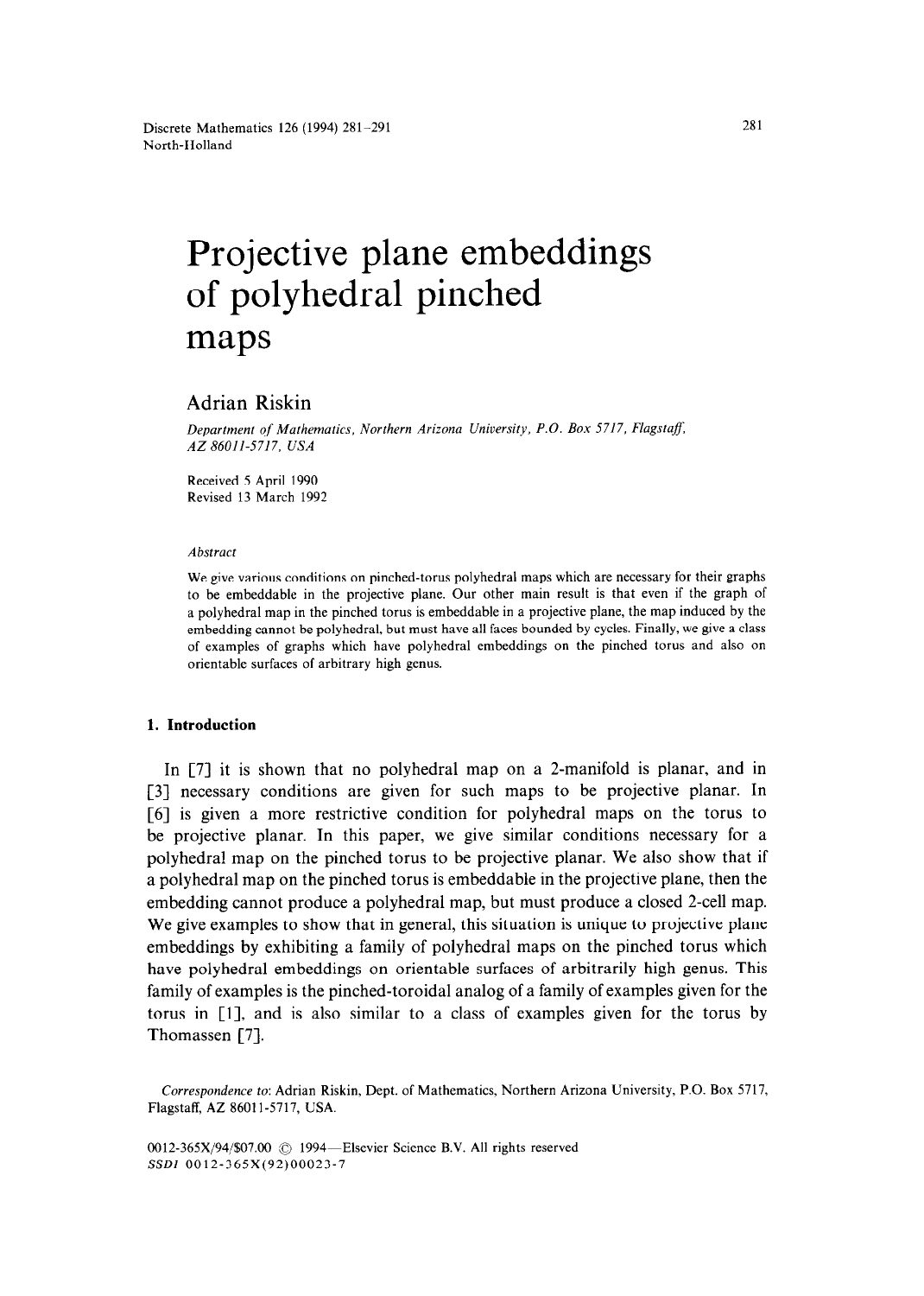#### **2. Definitions**

A *surface* is a compact 2-manifold, and we denote the orientable surface of genus *k* by  $S_k$ . A *pseudosurface P* is a topological space obtained from a surface *S* by choosing finitely many sets  $V_1, \ldots, V_k$  of finitely many different points of S, and identifying all the points in  $V_i$ , for  $i = 1, ..., k$ . We denote such a P by  $S(|V_1|, ..., |V_k|)$ . The point in *P* obtained from  $V_i$  is denoted  $v_i$ , and such points of *P* are called *pinch points.* The *index* of a pinch point  $v_i$  is  $|V_i|$ . By convention, we label pinch points so that  $|V_i| \leq |V_{i+1}|$ . We follow the convention that in any embedding of a graph in a pseudosurface there is a vertex at each pinch point. Such vertices are called *pinch vertices.* 

In this paper, all graphs are without loops, multiple edges, or 2-valent vertices. A *map* is an embedding of a graph in a surface or pseudosurface. A map is called *closed 2-cell* provided that the closure of each region is a 2-cell. If no ambiguity is likely to arise, we often do not distinguish a region from its bounding circuit, nor a map from its underlying graph. Two intersecting regions of a map are said to *meet properly* if their union is not multiply connected. A *polyhedral* map is one in which every two regions meet properly if at all. Note that we use the term face interchangeably with the term *region.* 

The *pinched torus* is the pseudosurface  $S<sub>0</sub>(2)$ . Note that in the literature the pinched torus is also referred to as the *pinched sphere* and the *spindle surface.* A polyhedral map on the pinched torus is called a *pinched polyhedral map.* The link of the pinch vertex of a pinched polyhedral map M consists of two disjoint cycles, called the *center circuits* of M. The closed annulus bounded by the center circuits is called the *center strip* of *M.* 

*Removing an edge* from a map means just that, along with coalescing any 2-valent vertices which may be created into the edges in which they lie. *Shrinking an edge* of a map means contracting it to a point, along with coalescing any created multiple edges which bound a face. The inverses (in the sense of 'inverse relation' and not 'inverse function') of these two operations are called *face splitting* and vertex splitting, respectively. A polyhedral map is said to be *R-minimal* (resp. *S-minimal)* if removing (resp. shrinking) any edge yields a nonpolyhedral map. If a map is minimal with respect to both, it is called *diminimal.* The one diminimal pinched polyhedral map was determined by the author [5], and is shown in Fig. 1. Note that the pinched torus is represented as a 'lens', where the upper and lower arcs are identified to form an elongated sphere, and then the two pointed ends are identified to form the pinchpoint. Often vertices and/or edges of the map will lie on the boundaries of the lens. If x, y, and z are vertices on a cycle C of a graph G, then  $C[x, y, +z]$  denotes the path on C from x to y which includes z, whereas  $C[x, y, -1]$  denotes the path on C from x to y which misses z.

A *diagonal* of a cycle C in a graph G is an edge  $e\notin C$ , but with its endpoints in C. A *nonseparating circuit* of a graph G is a cycle C in G with no diagonals such that G - C is connected. Note that diagonals are also known as *chords,* and nonseparating circuits are also known as *peripheral* circuits. Finally, a *nonplanar* circuit of a map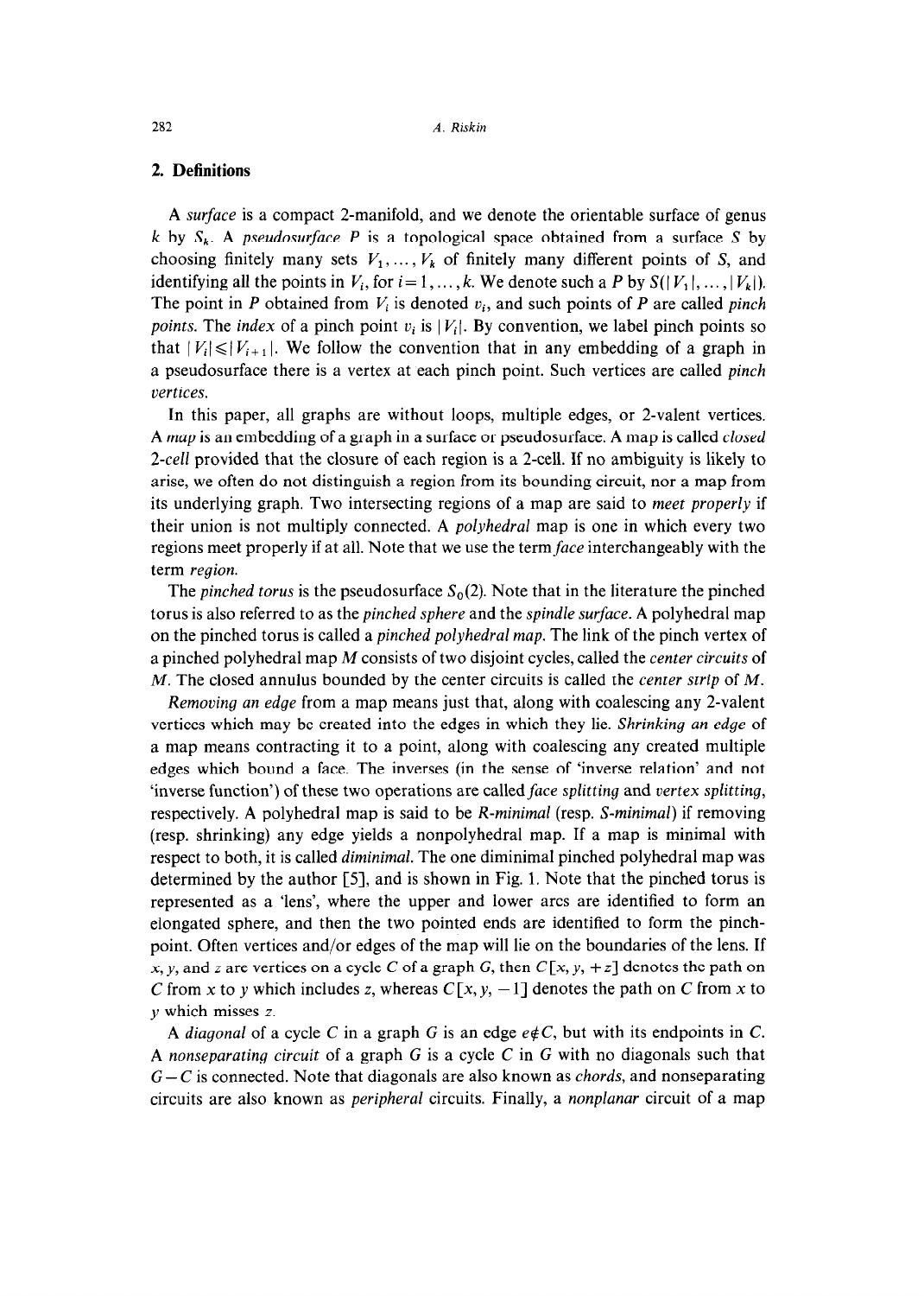

M in a surface or pseudosurface S is one which does not bound a cellular region of S. Note that in contrast to the case of surfaces, a nonplanar circuit of a map on a pseudosurface may in fact be contractible to a point. It is known that for surfaces, a map being polyhedral is equivalent to the condition that it is 3-connected and every nonplanar curve in the surface meets the map in at least three points. This is quite clearly true in the case of pseudosurfaces as well. Note that any terms concerning graphs which are not defined here can be found in [4], whereas any terms concerning maps which are not defined here can be found in  $[1-3, 5]$ .

#### 3. **Preliminary lemmas**

In [2], Barnette proves the following lemma.

**Lemma 3.1.** *A face of a polyhedral map on a surface is a nonseparating circuit.* 

However, his proof uses map duality and is thus invalid for maps on pseudosurfaces. Thus we prove the following lemma.

**Lemma 3.2.** *A face of a polyhedral map on a pseudosurface is a nonseparating circuit.* 

**Proof.** Let  $v_1, \ldots, v_k$  be the pinch vertices of *M*. Let  $n_i$  be the index of  $v_i$ . Let *N* be a polyhedral map on an appropriate surface, containing vertices  $v(1, 1), \ldots, v(1, n_1)$ ,  $v(2, 1), \ldots, v(2, n_2), \ldots, v(n, 1), \ldots, v(n, n_k)$  such that  $V_i = \{v(i, 1), \ldots, v(i, n_i)\}\$ . That is, N is a polyhedral map on a surface obtained by 'detaching' the pinch vertices of *M.* 

Clearly the regions of N are in one-to-one correspondence with the faces of *M.* Let x and y be two vertices of M, and let F be a region of M, with x,  $y \notin F$ . Since no face of a polyhedral map has a diagonal, we need only show that  $M-F$  is connected.

If  $v_i \notin F$  for any *i*, then by Lemma 3.1 there is a path from  $x_0$  to  $y_0$  in N missing *F*, which, upon identification of each  $V_i$  to recover M, becomes a trail from  $x_0$  to  $y_0$ , which contains a path in *M* from  $x_0$  to  $y_0$ .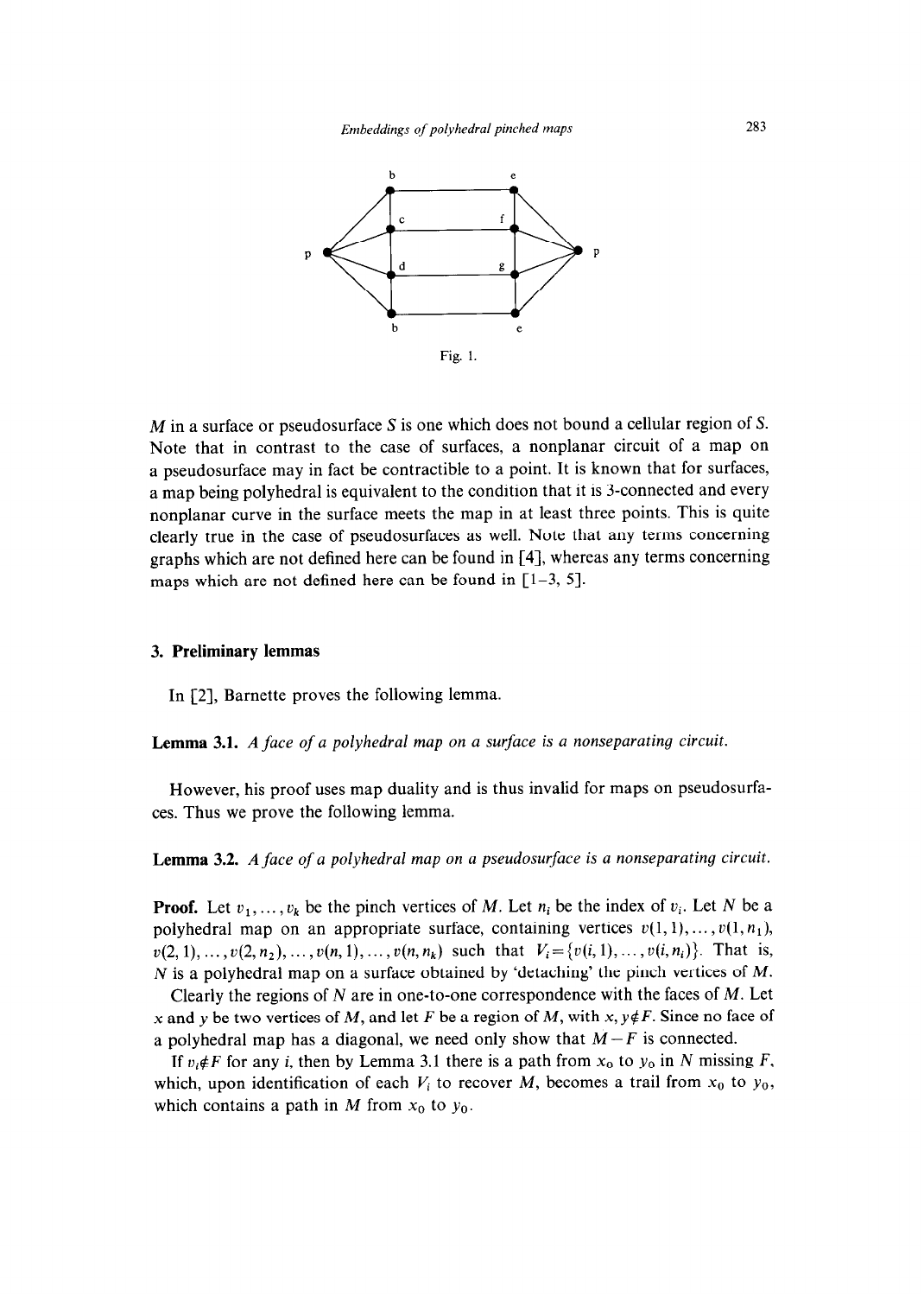

On the other hand, if  $v_i \in F$  for some values of i, then without loss of generality (w.l. o.g.), we may assume that  $v_1, \ldots, v_i \in F, j \leq k$ . Let G be the region of N corresponding to *F*. Without loss of generality, we may assume that  $v(1, 1), v(2, 1), \ldots, v(j, 1) \in G$ . If in N there is an  $x_0y_0$  path missing G which does not touch any of  $v(m, n)$ ,  $1 \le m \le j$ ,  $2 \le n \le n_m$ , then that path, upon identification of each  $V_i$ , will yield an xy trial in M. Thus we may assume that every  $x_0y_0$  path missing G meets some  $v(m, n)$  with  $1 \le m \le j$ ,  $2 \le n \le n_m$ . Let *P* be such a path with a minimum number of such meetings. Without loss of generality, we may assume that  $v(1, 2) \in P$ . Let  $u_1$  be the vertex in  $P \cap \text{link}_N v(1, 2)$ which is closest to  $x_0$ . Note that  $\lim_{x \to a} v(1, 2)$  cannot contain any of  $v(m, n)$ ,  $1 \le m \le j$ ,  $2 \le n \le n_m$  since, if it did, *F* would meet itself or some other face in star<sub>M</sub> $v_1$  improperly in *M*. Thus replacing the segment  $u_1 - v(1, 2) - u_2$  in *P* with either path from  $u_1$  to  $u_2$  on link<sub>N</sub>v(1, 2) will produce an  $x_0y_0$  path in N with fewer such intersections than P. This contradicts facts hypothesized about *P,* and so the lemma is proved (see Fig. 2).  $\Box$ 

We represent the projective plane  $\Pi$  as a disk with antipodal points identified. The following result should be clear.

**Lemma 3.3.** *A nonseparating circuit in a graph embedded in a surface or pseudosurface must be either nonplanar or be a face of the map,* 

In our representations of maps embedded on  $\Pi$ , it is usually convenient to have a nonplanar cycle of the map on the boundary of the disk. The topology of  $\Pi$  is such that any such cycle can be chosen to lie on the boundary of the disk. Due to the identification, the cycle appears *twice around the boundary* of the disk. We will also need the following lemma.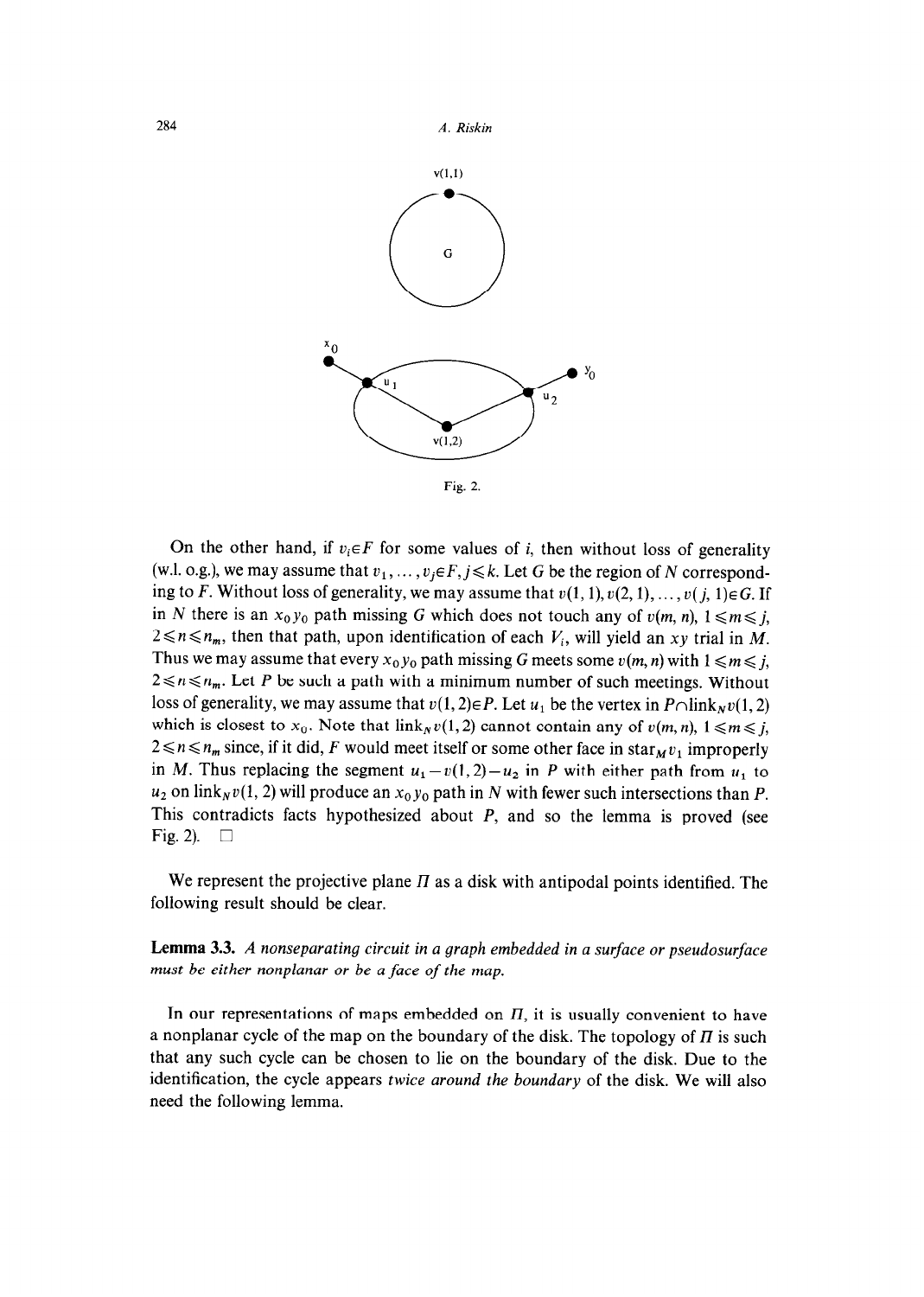**Lemma 3.4.** *Let C be a nonseparating circuit in a graph G. Let H be obtained from G by shrinking C to a vertex. If H is a nonplanar graph, then C must be a region in any H-embedding of G.* 

**Proof.** If C is not a face in a  $\Pi$ -embedding of G, then by Lemma 3.3, C is a nonplanar circuit, and so can be drawn twice around the boundary of the disk. Contracting  $C$  to a vertex yields an embedding of *H* on the sphere, contrary to assumption.

#### 4. **II-Embeddings of pinched polyhedral maps**

Riskin proved [S] that there are 70 R-minimal pinched polyhedral maps, and that they are all obtainable from the one diminimal pinched polyhedral map (Fig. 1) by splitting zero or more of the 4-valent vertices into pairs of 3-valent vertices.

**Lemma 3.5.** *Let M be a pinched polyhedral map. Then M contains a submap N which is homeomorphic to one of the 70 R-minimal pinched polyhedral maps, and which has the same center circuits as M.* 

**Proof.** Removing all removable edges from *M* without coalescing 2-valent vertices will yield a submap homeomorphic to one of the 70 R-minimal pinched polyhedral maps. Note that removing a removable edge changes which edges are removable, and thus there are generally many ways in which this can be done. Suppose the lemma is false. Among all submaps of *M* homeomorphic to an R-minimal pinched polyhedral map, let N be one minimal with respect to the number of edges in the symmetric difference of its center circuits with the center circuits of *M.* Let C and D be the center circuits of *M* and let *P* and Q be the center circuits of N. We may assume w.1.o.g. that there is an edge  $e \in P$  with  $e \notin C \cup D$ , and that *P* lies in a region bounded by *C* and  $Q$ . Since  $N$  is homeomorphic to one of the  $R$ -minimal pinched polyhedral maps, there are paths S and *T* in N from the pinch vertex *p* to *P* which cross C. Let *b,c,d,* and *f* be vertices contained in *S<sub>nC</sub>*, *T<sub>nC</sub>*, *P<sub>nS</sub>*, and *P<sub>nT</sub>*, respectively (see Fig. 3). Now, let F be that bc-path on C which forms a planar circuit with  $S[b,d] \cup P[d,f,+e] \cup T[c,f]$ . Then replacing  $P[d,f,+e]$  in N by  $F \cup S[b,d] \cup T[c,f]$ yields a map homeomorphic to an R-minimal pinched polyhedral map, but whose center circuits meet the center circuits of  $M$  in more edges.  $\Box$ 

We restate this result as follows.

**Corollary 4.1.** *Given a pinched polyhedral map M, it is possible to remove all removable edges of M* in *such a way that the center circuits of the R-minimal pinched polyhedral map thus obtained are composed solely of edges or unions of edges from the center circuits of M.*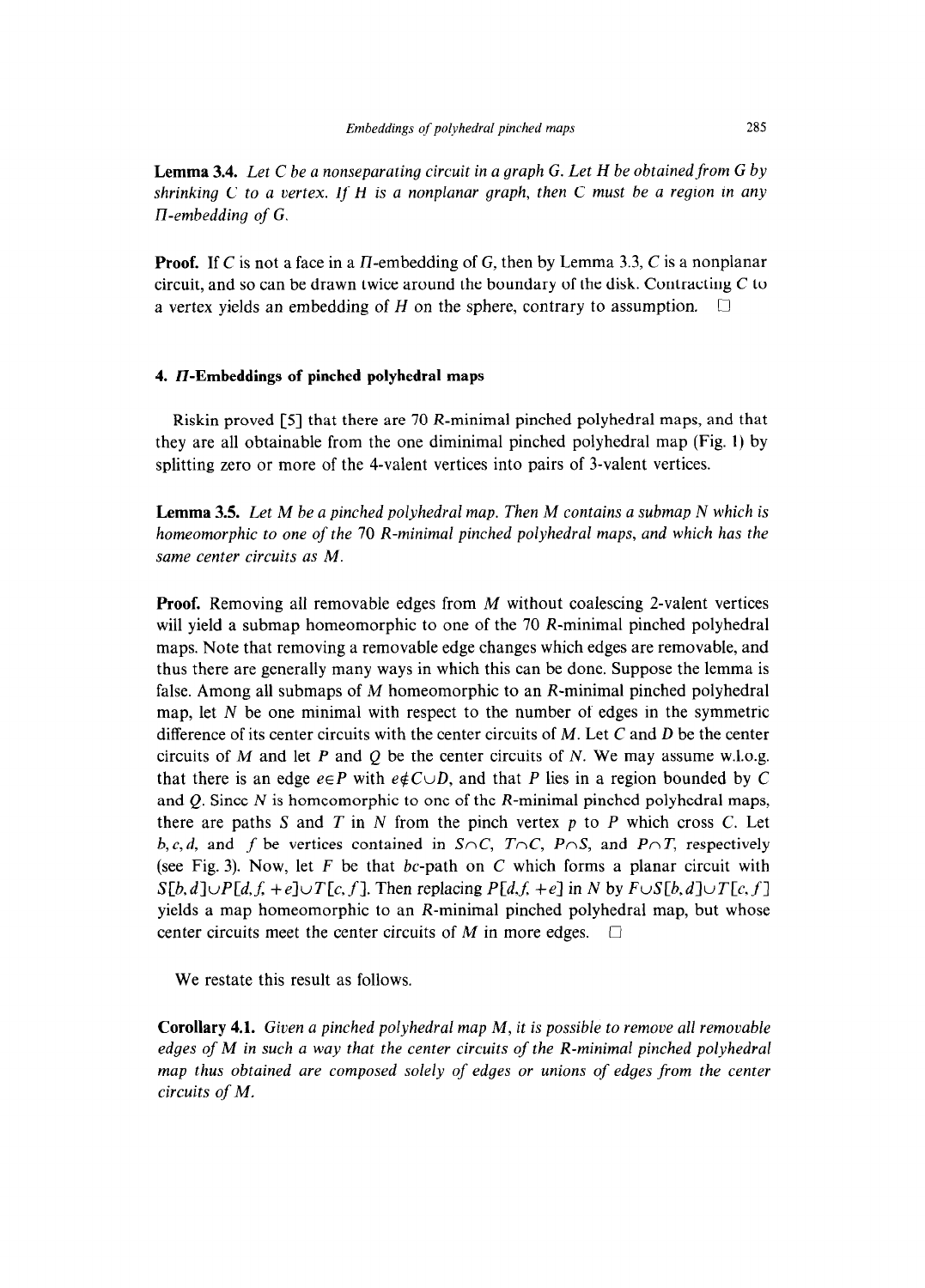

**Lemma 4.2.** *Let C be a nonplanar, nonseparating circuit in the center strip of a pinched polyhedral map M. If C is disjoint from at least one of the center circuits of M, then C must be a face in any n-embedding of M.* 

**Proof.** Removing all removable edges from *M* in accordance with Corollary 4.1 yields one of the 70 R-minimal pinched polyhedral maps N. N has three nonplanar cycles  $P, Q$ , and R that meet each of the center circuits of N in at least a vertex and at most an edge, and having  $P \cap Q \cap R = \{p\}$ , where p is the pinch vertex. Since the center circuits of *M* and N are coincident, adding the edges back to N of which C is comprised will produce a nonplanar, nonseparating circuit in  $N$  which is still disjoint from one of the centre circuits. Then contracting C to a point yields a graph of which  $K_5$  is a subcontraction. Thus by Lemma 3.4, C is a face in any  $\Pi$ -embedding of  $M$ .  $\square$ 

The next two theorems are analogous to a theorem of Riskin [6] which states that a polyhedral map on the torus with four disjoint homotopic nonplanar circuits is not  $\Pi$ -embeddable.

**Theorem 4.3.** *If a pinched polyhedral map M has three disjoint circuits homotopic to the*   $pinch$  vertex, then  $M$  is not  $\Pi$ -embeddable.

**Proof.** Let A, B, and C be the circuits mentioned above. We may assume w.l.o.g. that *A* and B bound a region which contains C, and thus that C lies in the interior of the center strip of *M.* Removing all removable edges of *M* pursuant to Corollary 4.1, and replacing the edges of which C is comprised yield a map of which the map  $N$  given in Fig. 4 is a subcontraction. Clearly if *M* is I7-embeddable, then so is N. By Lemma 4.2, cycle *efge* must be a face in any  $\Pi$ -embedding of N. By Lemma 3.4, both cycle *befcb* and cycle  $\ell$ hife must also be faces in a  $\pi$ -embedding of N. That makes three faces containing edge ef, so no II-embedding of N is possible.  $\Box$ 

**Theorem 4.4. lf** a *pinched polyhedral* map *M has* 4 nonplanar *circuits not* contractible to *the pinch vertex and containing the pinch vertex but otherwise disjoint, then M is not II-embeddable.*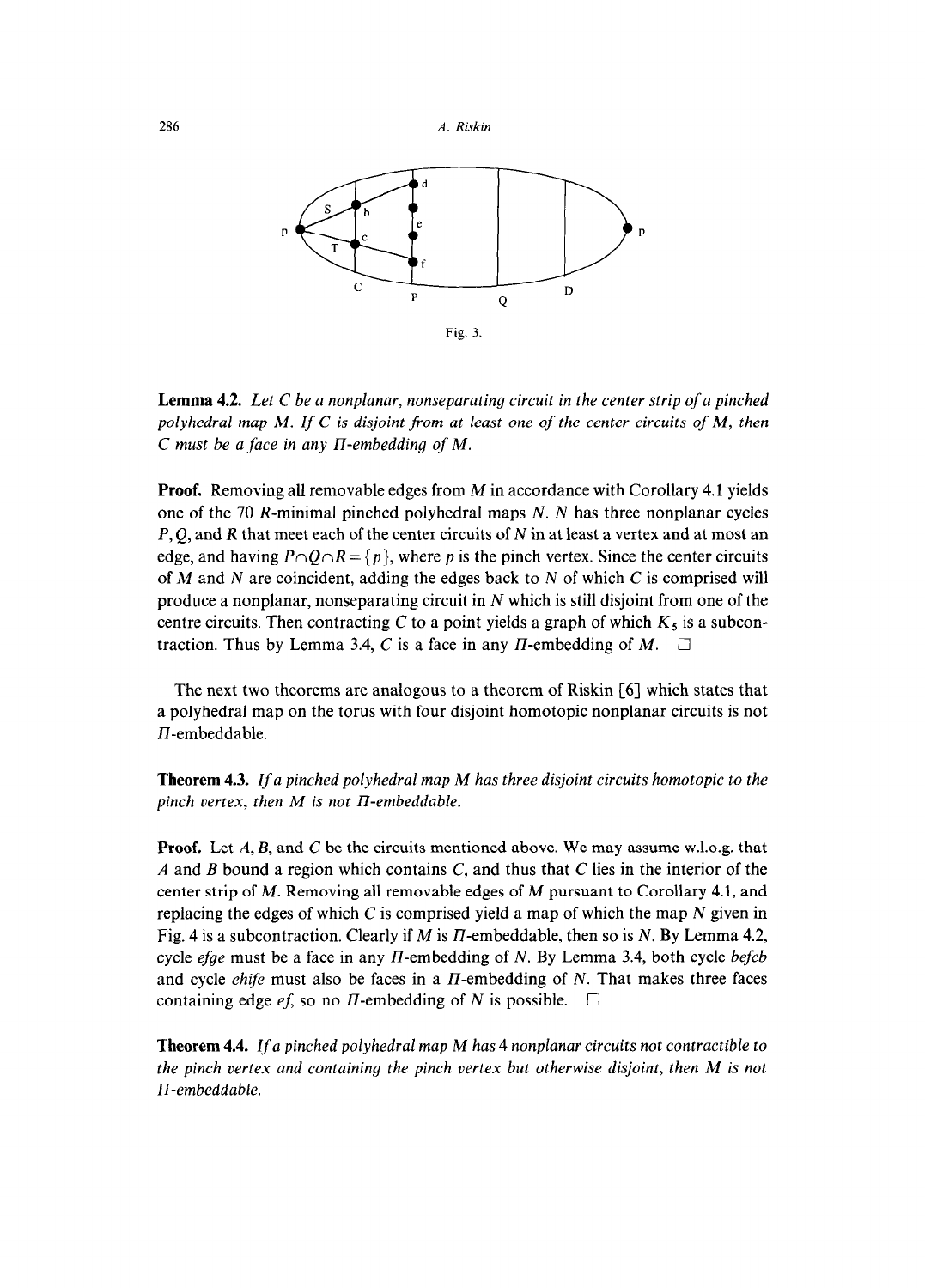

**Fig. 4.** 



**Fig. 5.** 

**Proof.** By arguments completely analogous to those used in the proof of Theorem 4.3, *M* has the map N, shown in Fig. 5, as a subcontraction. By Lemma 4.2, cycles *bcdeb*  and fghif must be faces in a  $II$ -embedding of N, and by Lemma 3.4, each of the four square faces in the center strip must be as well. But now the faces containing vertex c 'close out' a rotation at c which does not contain edge  $pc$ .  $\Box$ 

Using methods very similar to those used in the proof of Theorem 4.4, the following lemma can be easily proved.

**Lemma 4.5.** *At least one of the* 6 *triangles containing the pinch vertex must be a face in any n-embedding of the diminimal pinched polyhedral map.* 

We will also need the following lemma.

**Lemma 4.6.** *Up to map-isomorphism, there are exactly two II-embeddings of the diminimal pinched polyhedral map D.* 

**Proof.** By Lemma 4.5, we may assume that cycle *pbcp* is a face in a  $\Pi$ -embedding of *D* (all vertices are labelled as in Fig. 1). By Lemma 3.4, *bcdb* must also be a face in a II-embedding, and thus cycle *befcb* must fail to be a face, and so the disk of the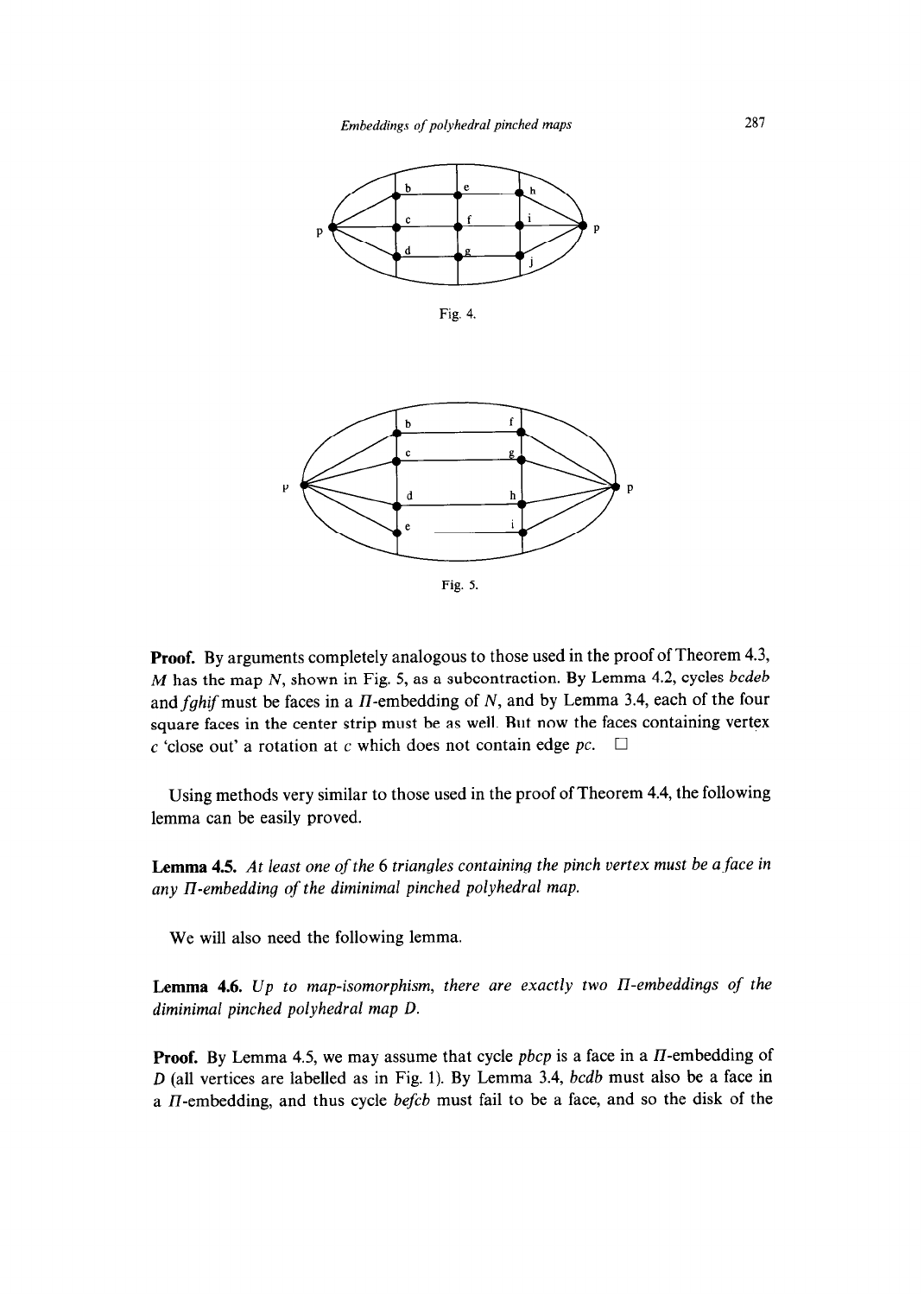288 *A. Riskin* 





 $\Pi$ -embedding can be drawn with that cycle twice around the boundary. Furthermore, Lemma 3.4 forces efge to be a face, and there is exactly one way for the three faces *pbcp, bcdb,* and efge to lie in relation to *befcb.* Vertex *p* must lie in the octagonal region *cdgjcbef,* and so the places of edges *pd, pe, pb,* and *pg* are determined (see Fig. 6). Up to map-isomorphism, there are exactly two ways in which the remaining edges *pc* and *pf*  can be added, yielding the two  $\Pi$ -embeddings of  $D$  (see Fig. 7).  $\square$ 

We are now in a position to prove the following theorem.

**Theorem 4.7.** *Every n-embedding of a pinched polyhedral map is a closed 2-cell embedding.* 

**Proof.** Let *M* be a *II*-embeddable pinched polyhedral map, with *II*-embedding *P*. Removing all edges from  $P$  which are removable in  $M$  yields a  $\Pi$ -embedding of one of the 70 R-minimal pinched polyhedral maps N. Since the graph of N is obtainable from the graph of the diminimal pinched polyhedral map *D* via vertex splittings, shrinking selected edges of N will yield a II-embedding of *D,* which must be one of the three given in Lemma 4.6, and which is therefore a closed 2-cell embedding. *P* can be recovered from the II-embedding of *D* by splitting selected vertices in the surface of II, and then splitting selected faces. Since neither of these operations can change the closed 2-cell status of an embedding,  $P$  itself must be closed 2-cell.  $\Box$ 

We need the following theorem due to Barnette [3] and, independently, to Vitray [S]

**Theorem 4.8.** *A graph has a polyhedral II-embedding iff G is 3-connected, II-embeddable, and*  $G - x$  *is nonplanar for each vertex x.*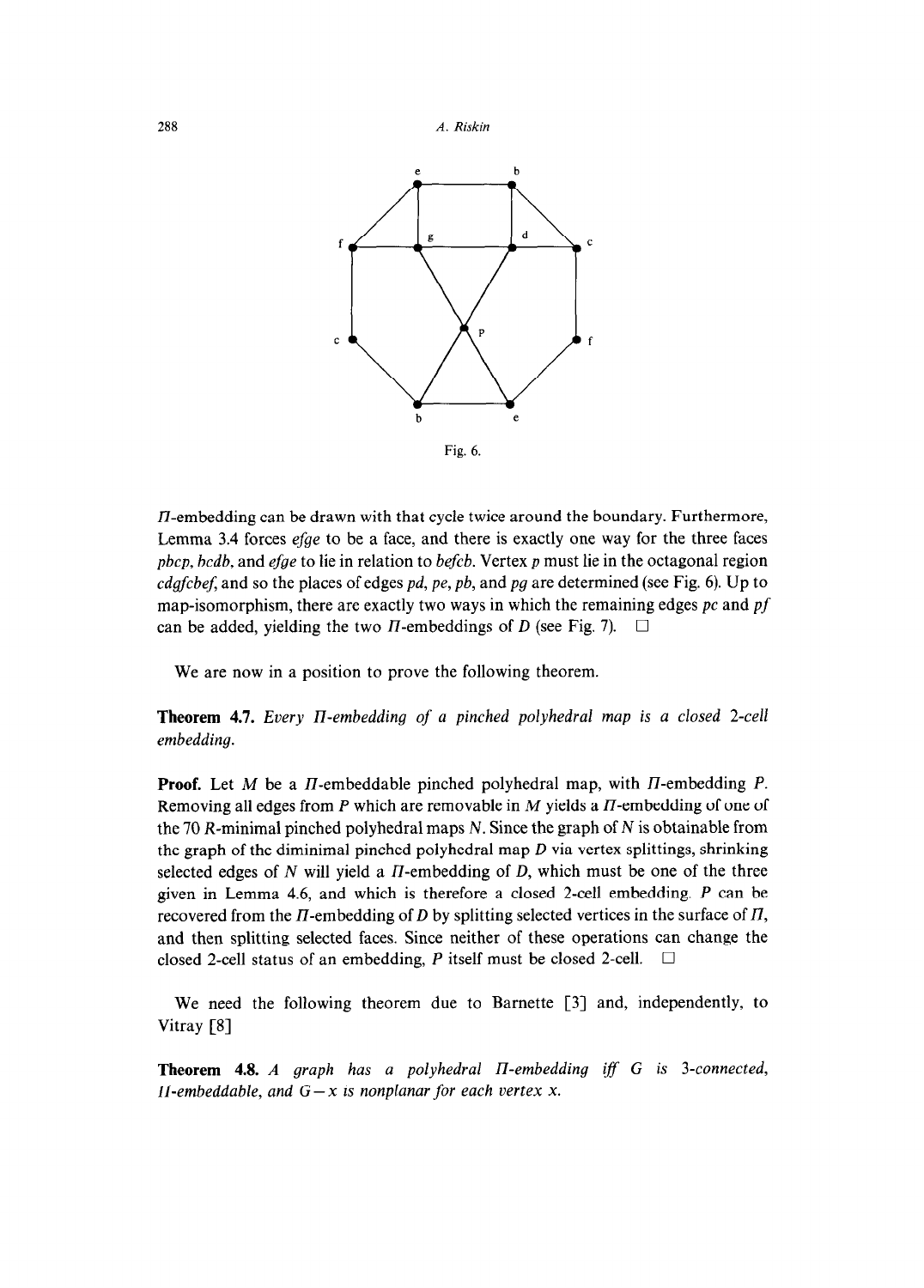

Fig. I.

We have the following corollary to this theorem.

**Corollary 4.9. No** *pinched polyhedral map has a polyhedral U-embedding.* 

Theorem 4.7 and Corollary 4.9 combine to yield Theorem 4.10.

**Theorem 4.10.** *A n-embedding of a pinched polyhedral map must be closed 2-cell, but cannot be polyhedral.* 

This is in strong contrast to embeddings of pinched polyhedral maps into other surfaces. For example, we define  $P_{m,n}$  to be the pinched polyhedral map consisting of *n* triangular faces containing the pinch vertex on either side, and  $m-2$  annular bands of *n* rectangular faces composing the center strip, as shown in Fig. 8(a). The map  $P_{2i, 2k}$ ,  $j, k \ge 2$ , can be given a polyhedral embedding on an orientable surface by the following process: First remove half of the faces in a 'checkerboard' fashion (see Fig. 8(b)). Then let each of the  $2k-1$  nonplanar circuits homotopic to the pinch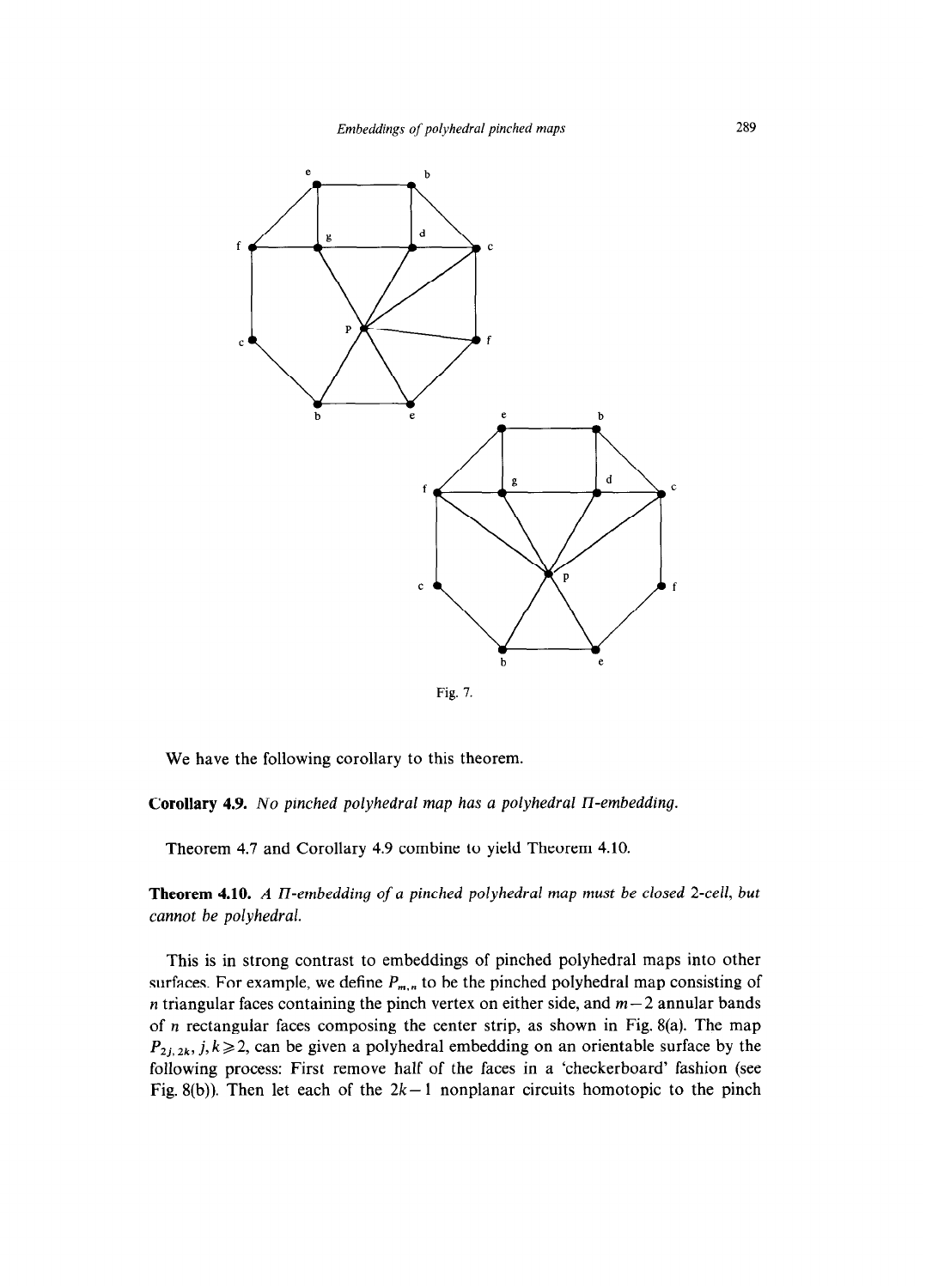

vertex, and each of the 2j nonplanar circuits through the pinch vertex bound cells. Each edge is thus in two regions, none of which meet improperly, so that the graph is polyhedrally embedded in a topological space. The fact that the graph is embedded in a surface can be seen from the fact that the link of each vertex is a cycle. The fact that the surface is orientable can be seen from the fact that an orientation on one of the square faces, as shown in Fig. S(b), induces an orientation on the whole map. Finally, Euler's formula can be employed to show that, using this method,  $P_{2j, 2k}$  is embedded on the orientable surface of genus ( $j-1$ )( $k-1$ ). Note that either Theorem 4.3 or Theorem 4.4 imply that none of  $P_{2j,2k}$ ,  $j, k \ge 2$ , are projective planar.

#### **Acknowledgment**

I would like to thank the referee for a suggestion which greatly shortened my proof of Theorem 4.4, and for pointing out an error in my original statement of Lemma 4.6.